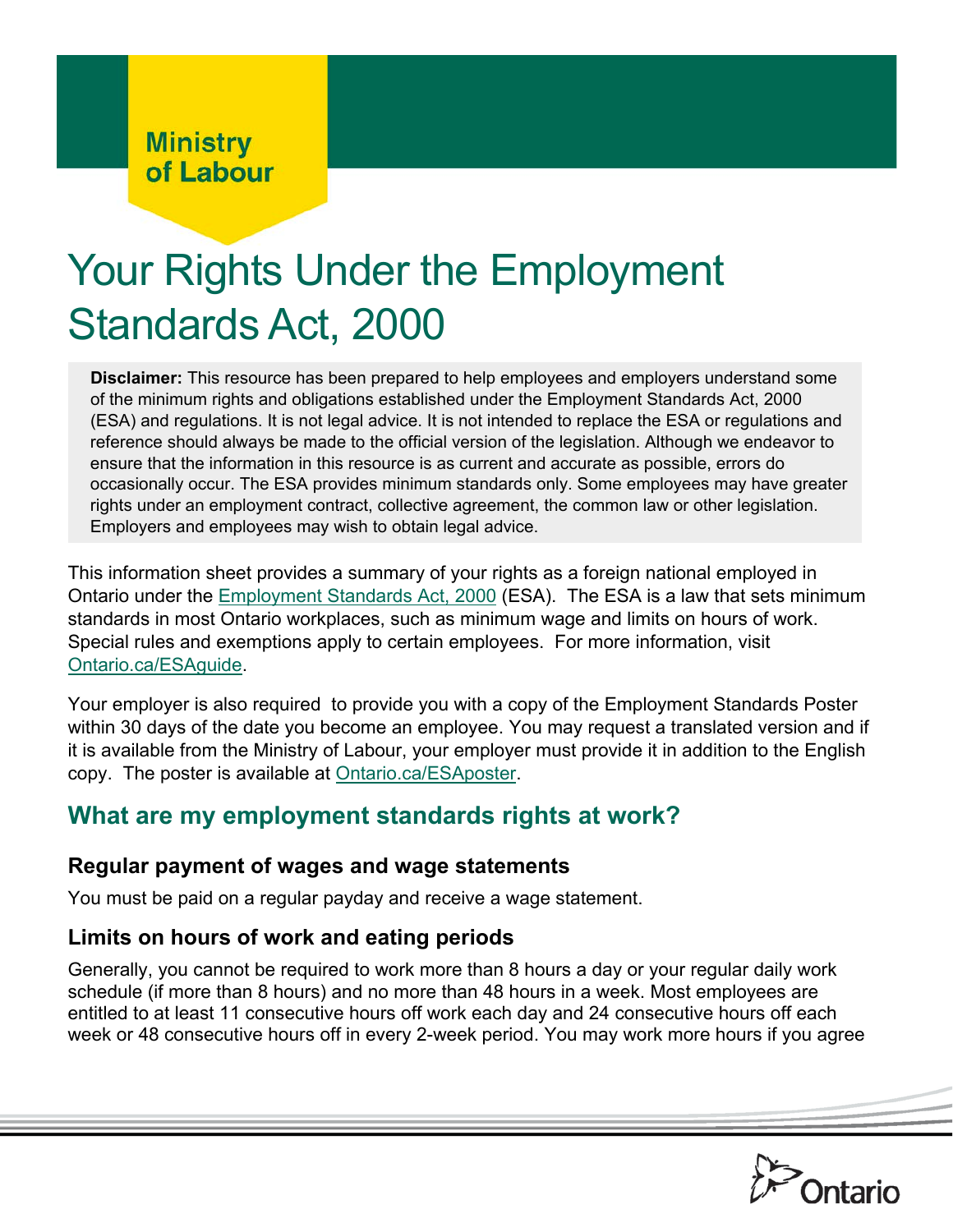to do so in writing, including electronically and certain conditions are met. You cannot work more than 5 consecutive hours without a 30-minute eating period.

#### **Overtime pay**

For most jobs, overtime is payable after 44 hours of work in a week. The overtime rate must be at least 1½ times your regular rate of pay. You can learn more about overtime, as well as limits on hours of work and eating periods at [Ontario.ca/hoursofwork](http://ontario.ca/hoursofwork).

#### **Minimum wage**

Most employees are entitled to be paid at least the minimum wage. You can find the most current rates at [Ontario.ca/minimumwage.](http://www.labour.gov.on.ca/english/es/pubs/guide/minwage.php)

#### **Vacation with pay**

Most employees with less than five years of employment earn at least two weeks of vacation time after every 12 months and must be paid at least four per cent of the total wages they earned as vacation pay. Most employees with five or more years of employment earn at least three weeks of vacation time after every 12 months and must be paid at least six per cent of the total wages they earned as vacation pay.

#### **Public holidays and public holiday pay**

There are nine public holidays in Ontario every year. Most employees are entitled to take these days off work and be paid public holiday pay. To learn more about public holidays visit [Ontario.ca/publicholidays.](http://www.labour.gov.on.ca/english/es/pubs/guide/publicholidays.php)

#### **Leaves of absence**

There are a number of job-protected leaves of absence including pregnancy, parental, family caregiver, and personal emergency leave. Eligible employees have the right to a job-protected leave of absence whether you are a full-time, part-time, permanent, or a contract employee. To learn more about leaves of absence visit [Ontario.ca/ESAguide.](http://ontario.ca/ESAguide)

#### **Termination notice and /or pay instead of notice (if employed for at least three months)**

If you have been employed for at least three months, you generally have a right to receive notice of termination if your employer ends (terminates) your employment relationship. You may get notice while you are working, pay instead of working notice, or a combination of both. Generally, the minimum notice you must get ranges from one week (if you have been employed for at least three months but less than one year) to eight weeks (if you have been employed for eight years or more). To find out if you might be entitled to termination notice or pay, try the Termination Tool available at [Ontario.ca/ESAtools.](http://www.labour.gov.on.ca/english/es/tools/index.php)